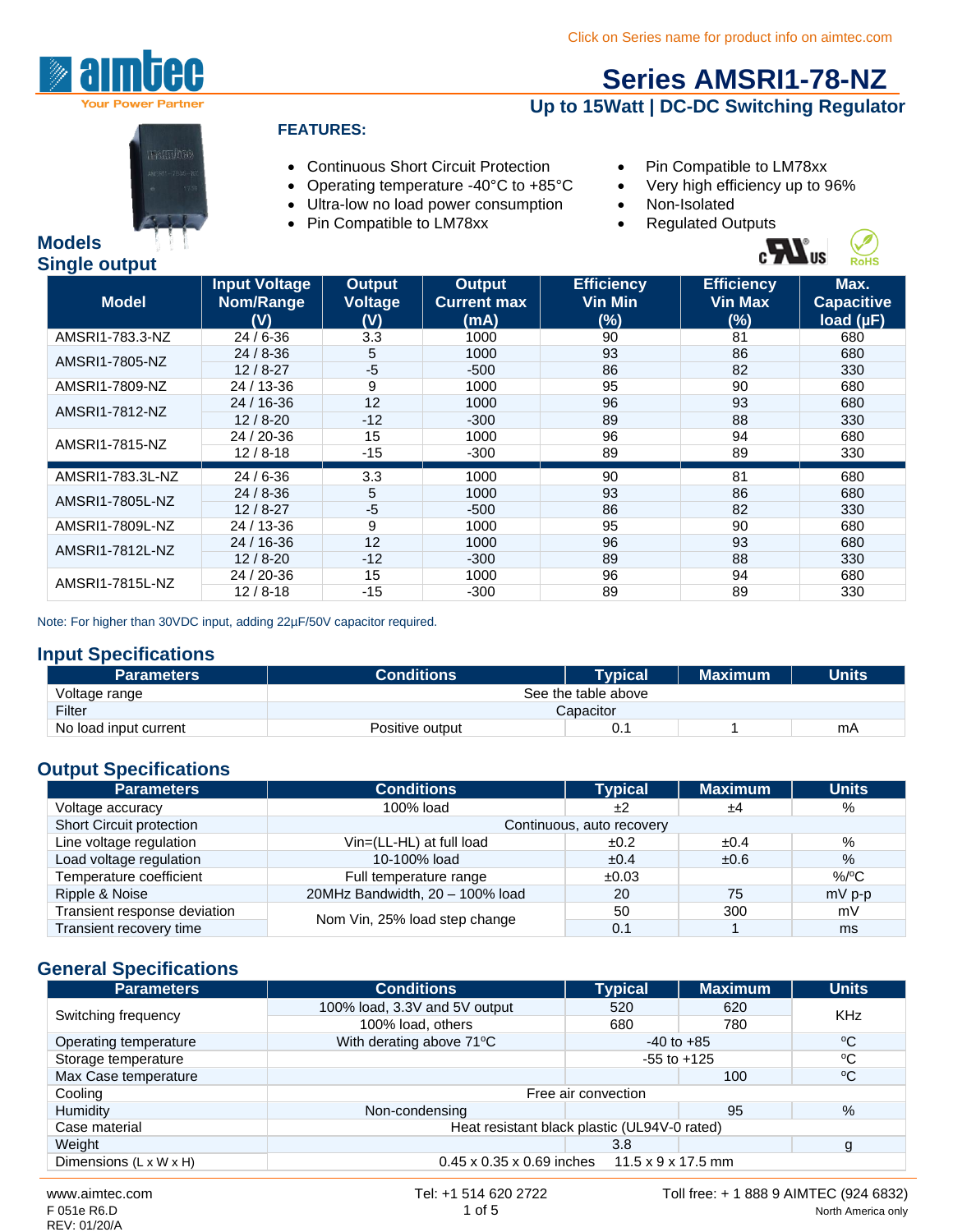

**Up to 15Watt | DC-DC Switching Regulator**

| <b>MTBF</b>           | >2 000 000 hrs (MIL-HDBK-217F, Ground Benign, t=+25°C) |     |  |
|-----------------------|--------------------------------------------------------|-----|--|
| Soldering Temperature | 1.5 mm from case for 10 sec                            | 260 |  |
|                       |                                                        |     |  |

NOTE: All specifications in this datasheet are measured at an ambient temperature of 25°C, humidity<75%, nominal input voltage and at rated output load unless otherwise specified.

#### **Safety Specifications**

| <b>Parameters</b> |                                                                              |  |
|-------------------|------------------------------------------------------------------------------|--|
| Approval          | UL                                                                           |  |
|                   | IEC/UL 60950-1                                                               |  |
|                   | EN55022: 2006 + A1:2007, Class B (with recommended circuit)                  |  |
| <b>Standards</b>  | IEC61000-4-2 (ESD): Contact ±4KV, Perf. Criteria B                           |  |
|                   | IEC61000-4-3 (Radiation Immunity): 10V/m, Perf. Criteria A                   |  |
|                   | IEC61000-4-4 (EFT): ±1KV, Perf. Criteria B (with recommended circuit)        |  |
|                   | IEC61000-4-5 Line to line: ±1KV, Perf. Criteria B (with recommended circuit) |  |
|                   | IEC61000-4-6 (Conducted Disturbance Immunity): 3Vr.m.s, Perf. Criteria A     |  |



## **Standard Application circuit – positive output**



| <b>Dimensions</b>           | <b>Footprint</b>     |                                        |
|-----------------------------|----------------------|----------------------------------------|
| www.aimtec.com              | Tel: +1 514 620 2722 | Toll free: + 1 888 9 AIMTEC (924 6832) |
| F 051e R6.D<br>REV: 01/20/A | $2$ of 5             | North America only                     |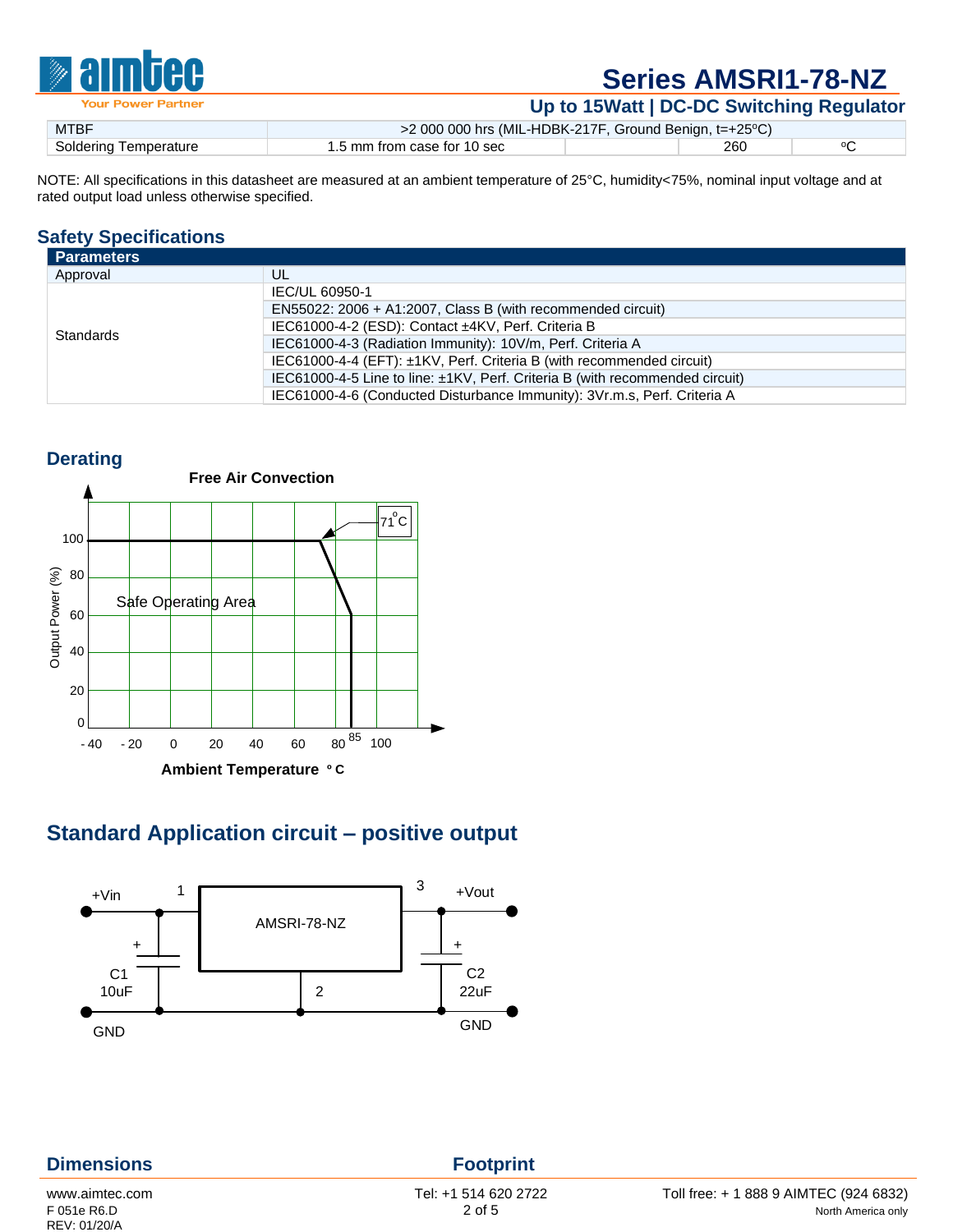

**Up to 15Watt | DC-DC Switching Regulator**





Dimensions are typical values: mm (inch) General Tolerance:  $\pm$  0.25 ( $\pm$  0.01) Pin Tolerance:  $\pm 0.1$  ( $\pm 0.004$ )

**L Models**





**Footprint**



#### **Pin Out Specifications**

| Pin | <b>Positive</b> | <b>Negative</b> |
|-----|-----------------|-----------------|
|     | $+V$ Input      | $+V$ Input      |
| 2   | Ground          | -V Output       |
| 3   | +V Output       | Ground          |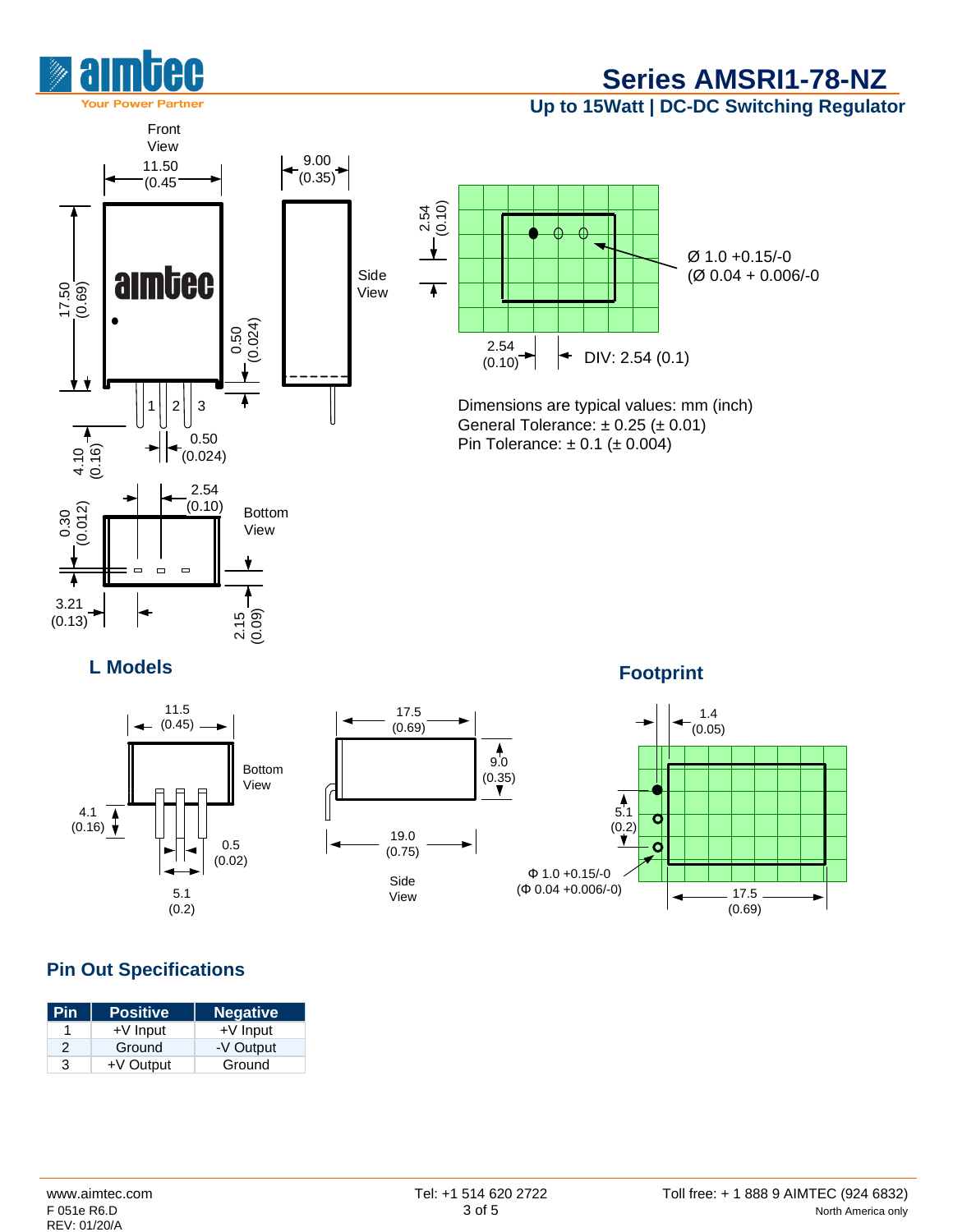

**Up to 15Watt | DC-DC Switching Regulator**

## **Standard Application circuit – negative output**





Recommended value of inductor L is between 10uH to 47uH

**NOTE: This part is not designed for parallel operation, only input parallel supply to achieve positive and negative output** 



#### **Recommended EMC circuit**